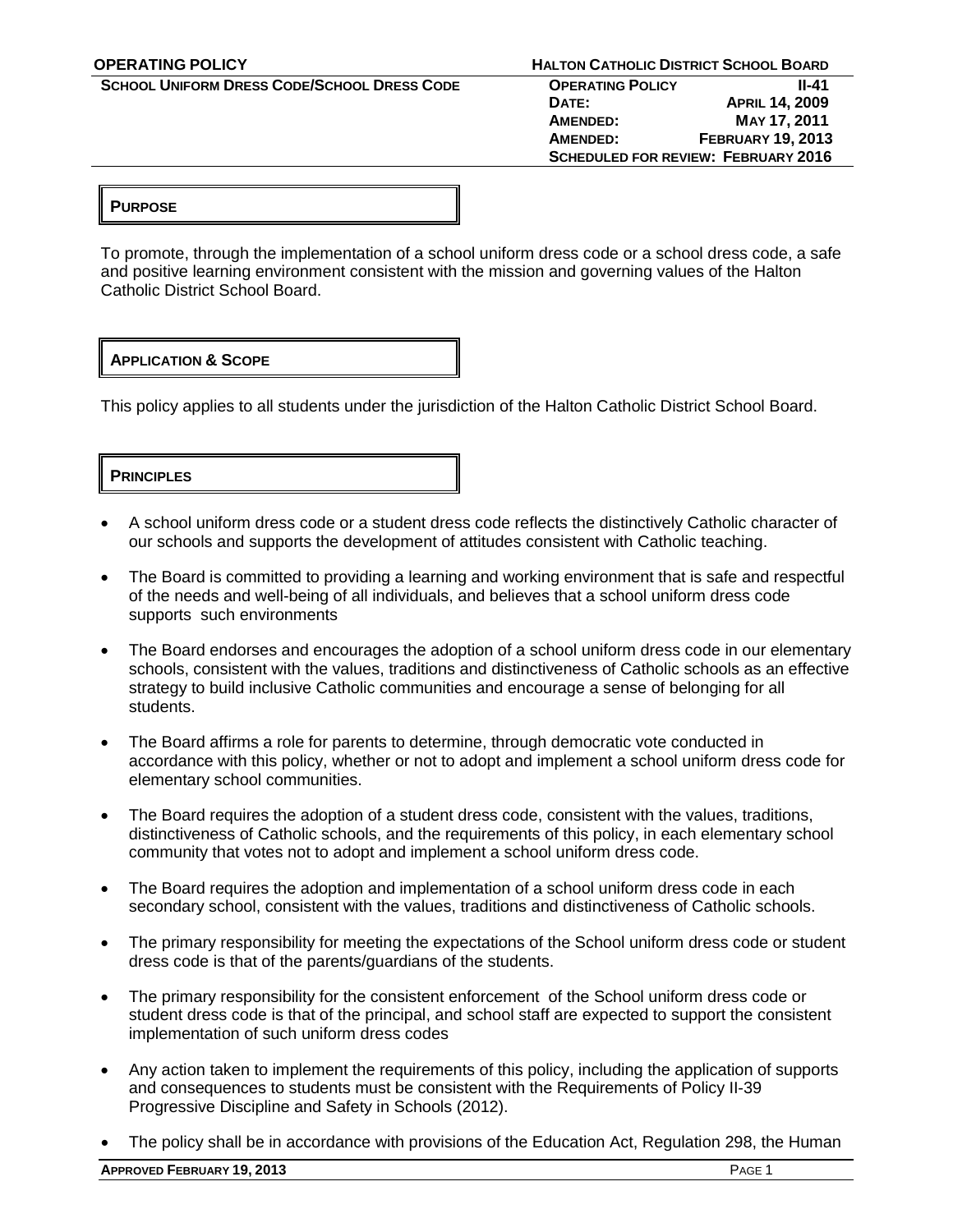**SCHOOL UNIFORM DRESS CODE/SCHOOL DRESS CODE OPERATING POLICY II-41 DATE: APRIL 14, 2009 AMENDED: MAY 17, 2011 AMENDED: FEBRUARY 19, 2013 SCHEDULED FOR REVIEW: FEBRUARY 2016**

Rights Code, Board Operating Policy I-31 Apparel Purchases and Fair Labour Practices and the governing values of the Halton Catholic District School Board.

| <b>DEFINITIONS</b> |  |  |
|--------------------|--|--|
|                    |  |  |

A school uniform<sup>1</sup> dress code is defined as the standard of prescribed student dress, developed in consultation with the school community, specifying clothing that must be purchased from approved uniform suppliers, and may include guidelines as to when and how particular items can be worn

Student dress code<sup>2</sup> is defined as the standard of student dress established in consultation with the school community, consistent with the Board Policy and the Education Act and Regulations, required of students in elementary schools that have chosen not to implement a school uniform dress code.

| <b>REQUIREMENTS</b> |  |
|---------------------|--|
|---------------------|--|

# **GENERAL:**

All elementary schools shall adopt either a School Uniform Dress Code<sup>1</sup> or a School Dress Code<sup>2</sup> for students in keeping with the Board's Mission Statement, governing values and Catholic social teaching.

All secondary schools shall adopt a School Uniform Dress Code.

# **A. ELEMENTARY SCHOOL UNIFORM DRESS CODE IMPLEMENTATION PROCESS:**

- **1.** A prescribed process for local decision making shall ensure that parents/guardians of students in each elementary school may determine whether an elementary school community adopts and implements a school uniform dress code. In accordance with this policy, each elementary school shall conduct a vote on whether to adopt a school uniform dress code at least once.
- **2.** The principal of each school shall be responsible for ensuring that a community vote is conducted, in accordance with this policy, to consider the adoption and implementation of a school uniform dress code. Approval to proceed with implementation requires a simple majority (50% plus one) of those ballots cast have been marked indicating a "YES" vote.
- **3.** Upon achieving the required approval as described above (50% plus one), all students registered in the elementary school shall wear the school uniform dress code. Any action taken to implement the requirements of this policy, including the application of supports or consequences to students must be consistent with the Requirements of Policy II-39 Progressive Discipline and Safety in Schools (2012).
- **4.** Should a school uniform dress code not be adopted after the voting process, no renewed process will be initiated for at least three (3) years. A Student Dress Code shall be established, and implemented in accordance with this policy.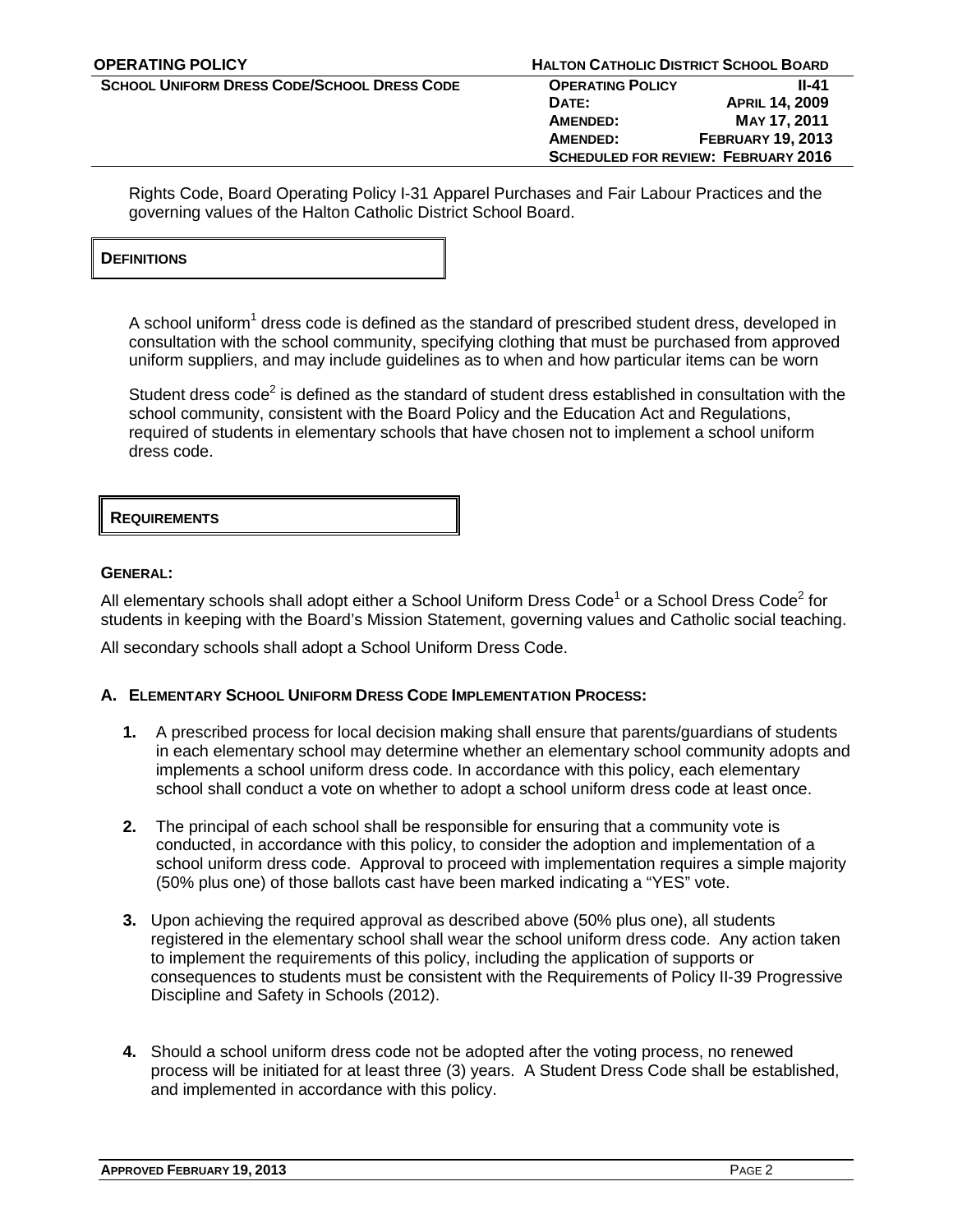**DATE: APRIL 14, 2009 AMENDED: MAY 17, 2011 AMENDED: FEBRUARY 19, 2013 SCHEDULED FOR REVIEW: FEBRUARY 2016**

**5.** At the initiation of the principal, in collaboration with the school council, a school uniform dress code committee will be established once every three (3) years to monitor and review the implementation of school uniforms in those schools that have adopted a school uniform dress code.

In schools that have chosen not to implement a school uniform, the school dress code committee will be established to monitor and review the implementation of the school dress code, and consider the interest in school uniforms.

The periodic review shall include a process for consultation with students, teachers and staff working in schools, parents and guardians, and school councils.

**6.** Following the formal review process outlined above, and upon the requirements of the committee, an elementary school community may choose to conduct a vote in accordance to this policy, to adopt a school uniform if they have not yet done so.

Similarly, an elementary school that has previously chosen to adopt a school uniform may follow the same review process, and upon the recommendation of the committee, may choose to conduct a vote in accordance with this policy to discontinue the implementation of a school uniform.

- **7.** The principal of an elementary school, together with the Catholic School Council will oversee the process of voting on the adoption of a school uniform dress code. Elementary schools considering the adoption of a school uniform dress code shall:
	- i. inform the appropriate Superintendent;
	- ii. establish a representative committee including parents, staff and students to explore the implication of introducing a school uniform dress code. The committee must prepare an Action Plan to be distributed prior to a community information night.
	- iii. the following components of the Action Plan will be consistent from school to school.

**COMMUNICATION PLAN** – includes methods of communicating the Action Plan and subsequent community information meeting, notice of vote, voting results, implementation timelines and data collection through newsletters, school websites, and other means as appropriate. The School Uniform Dress Code Policy must be communicated annually to the community as part of this plan.

# **THE UNIFORM SUPPLIER**:

Elementary schools must use the Board's authorized uniform supplier.

• The process of selecting a provider through the RFP process will take place every three (3) years and will include participation by Board staff, as appointed by the Director of Education and at least three (3) members of CPIC (Catholic Parent Involvement Committee).

The selection criteria to determine the authorized uniform suppliers must include affordability, accessibility and convenience, quality, support for equity and availability of subsidies/family assistance, and compliance with Board Policy I-31 Apparel Purchases and Fair Labour Practices.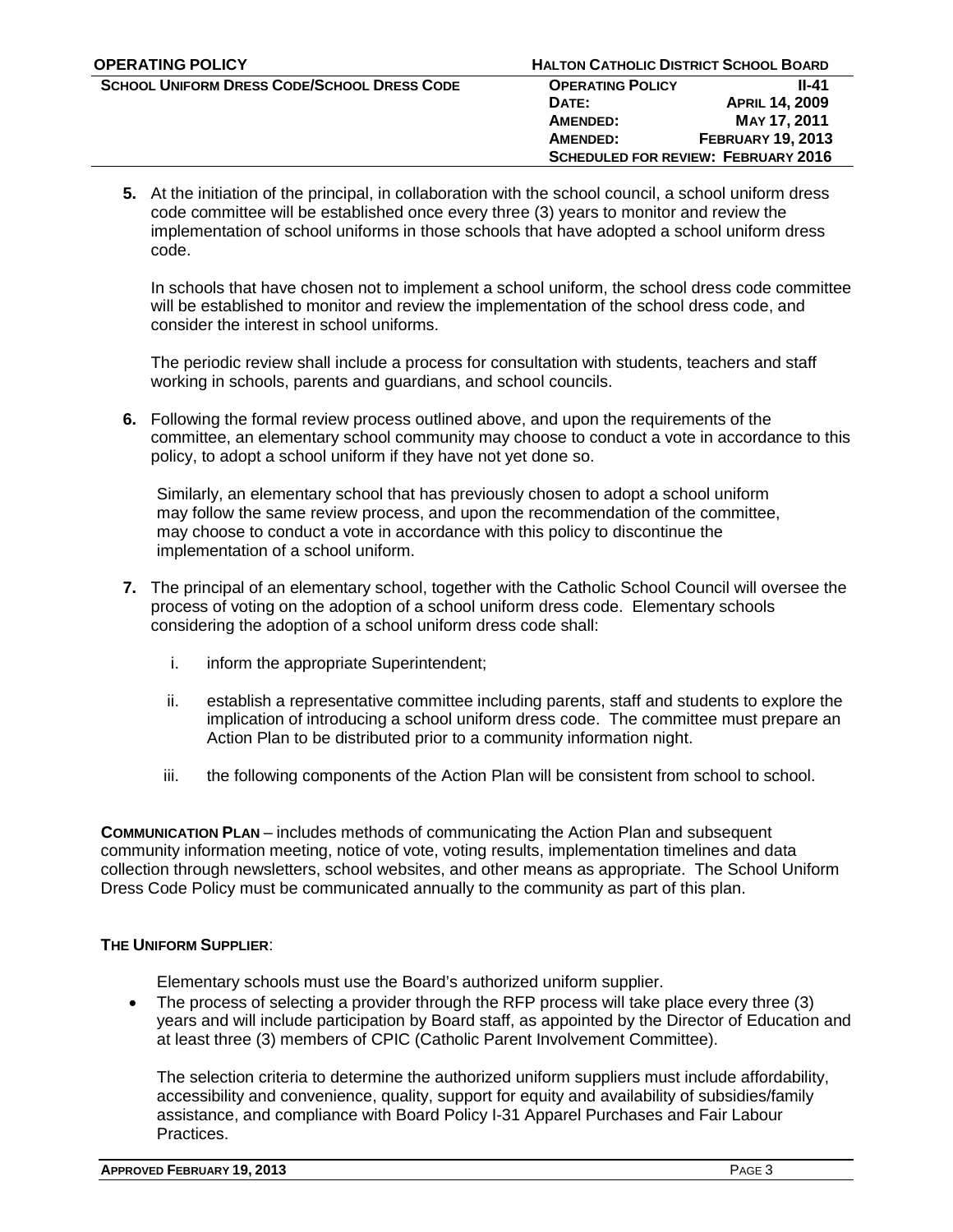# **THE UNIFORM:**

- The uniform colours at all elementary schools will consist of a combination of navy blue and white only. To supplement the base uniform, individual schools may choose to add additional items of uniform apparel (sweaters, vests, etc.) that may also reflect a school's colour (one colour).
- Only a school logo/name shall be permitted on school uniforms. Advertisements of any kind on school uniforms is prohibited.
- No student will be denied access to school as a result of inability to afford appropriate clothing required by a school's uniform dress code policy. A process must be in place to address this issue.
- A school's approved uniform pieces shall be reviewed / monitored every three (3) years by the principal and Catholic School Council members.
- The following components will be up to the discretion of the principal and the School Action Plan Team.
	- a. Type and styles of clothing from the chosen uniform provider;
	- b. A strategy for "Dress Down Days" or "No Uniform Days".

## **COMMUNITY INFORMATION MEETING:**

• The principal shall ensure the distribution of the Action Plan to parents prior to the community information meeting, and the information meeting will take place prior to the voting process.

## **ELEMENTARY VOTING PROCEDURES/BALLOT QUESTION:**

- **SCHOOL VOTES SHOULD BE CONDUCTED IN FEBRUARY OR MARCH.**
- Every registered family with children in  $JK 6$  of the current school year is eligible to vote, and receives one (1) vote (ballot).
- Every family with children confirmed as pre-registered for the next school year (JK/Early Learning/French Immersion, etc.) is eligible to vote, and receives one (1) vote (ballot).
- Families of students with Children only in grade 7 or 8 in the current year are not eligible to vote. In the event that a School Uniform Dress Code is adopted for the following school year, grade eight students in the initial year of implementation are encouraged to wear the school uniform, but compliance is not compulsory**.**

The ballot sample is provided in Appendix A. The ballots shall be numbered to ensure that there is one ballot provided for each family in the school community.

- Members of the School Uniform Dress Code Committee may initiate calls/reminders to families to remind them of the ballot due dates only.
- Only original ballots will be accepted (no telephone or verbal voting). A ballot signed solely by a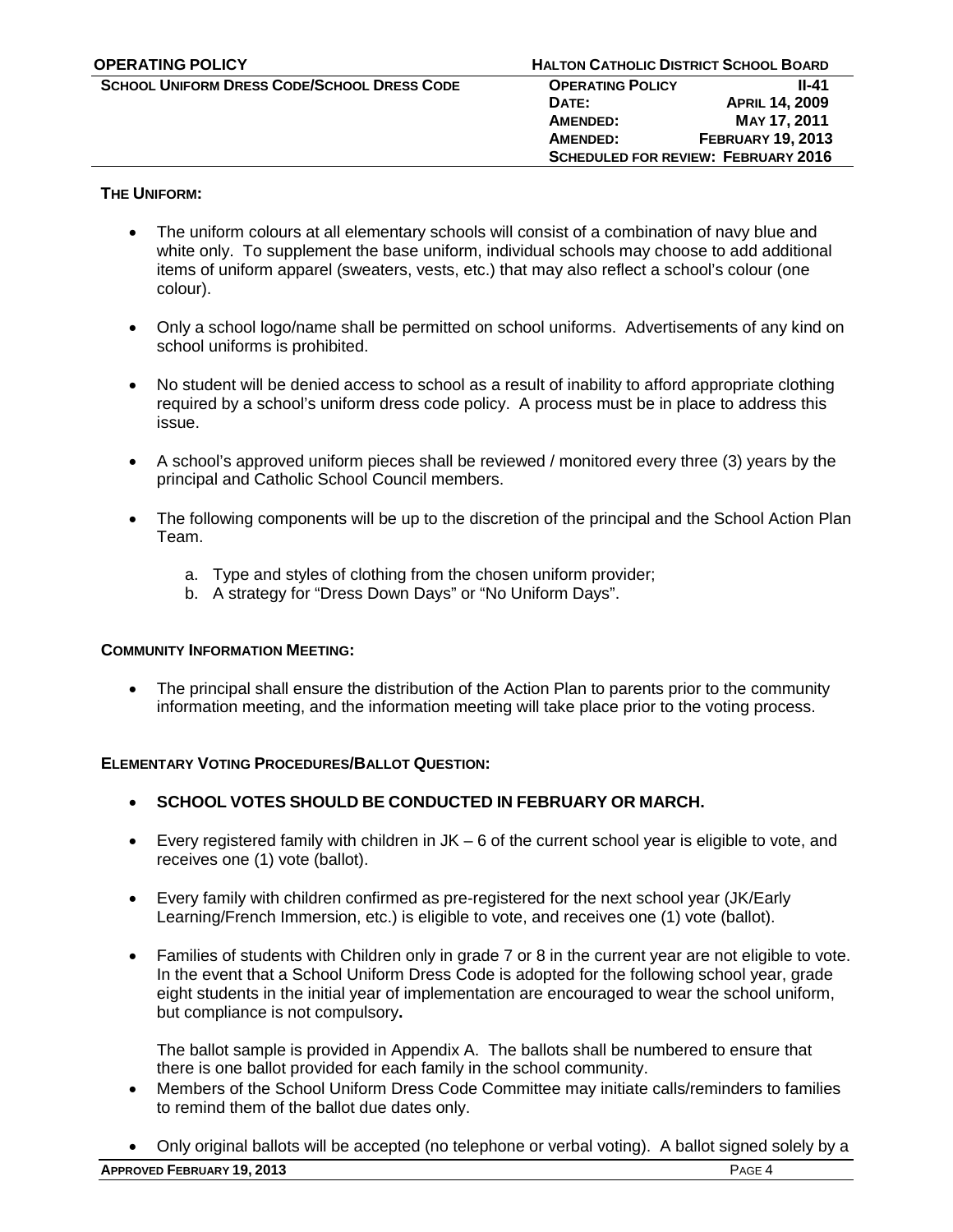**DATE: APRIL 14, 2009 AMENDED: MAY 17, 2011 AMENDED: FEBRUARY 19, 2013 SCHEDULED FOR REVIEW: FEBRUARY 2016**

student will be considered a void ballot.

- No proxy voting.
- It is recommended that the voting process be completed by March  $30<sup>th</sup>$  in order for successful implementation in the following school year and include all families registered at the school for September of the next school year.
- The voting process must not exceed two (2) calendar weeks but cannot be completed sooner than one (1) week following the community information night.

The Principal, in collaboration with the Catholic School Council shall communicate the ballot results to the school community no later than one (1) week after the vote occurs. Ballots will be stored at the school for a minimum of three (3) years.

# **B. ELEMENTARY SCHOOL DRESS CODE:**

- 1. All elementary schools must adopt an elementary school dress code if they have not implemented and Elementary School Uniform Dress Code.
- 2. An elementary school's student dress code shall be in keeping with our Catholic teachings and beliefs, and reflect principals of modesty. Criteria to be used in developing the student dress codes includes:
	- i. safety conditions
	- ii. maintenance of proper decorum
	- iii. modesty
	- iv. cleanliness
	- v. neatness
	- vi. appropriateness in relation to the activity in keeping with Catholic values

Non-compliance to a Student Dress Code may include but is not limited to logos, sayings and pictures that address/display.

- i. sexual content
- ii. substance abuse
- iii. violence
- iv. profanity
- v. inappropriate references to nationality, race or gender
- 3. Parents are encouraged to be involved and active in the decision-making process through their Catholic School Councils in consultation with the principal and school staff.
- 4. Each school will annually review the school's dress code. This review process shall include consultation with students, school staff, parents and other stakeholders as appropriate.
- 5. A copy of the school's dress code will be included annually in the school's Parent Handbook or School Agenda Book, September newsletter an on the school's website.
- 6. Students will be expected to observe all aspects of the dress code. School staff and parents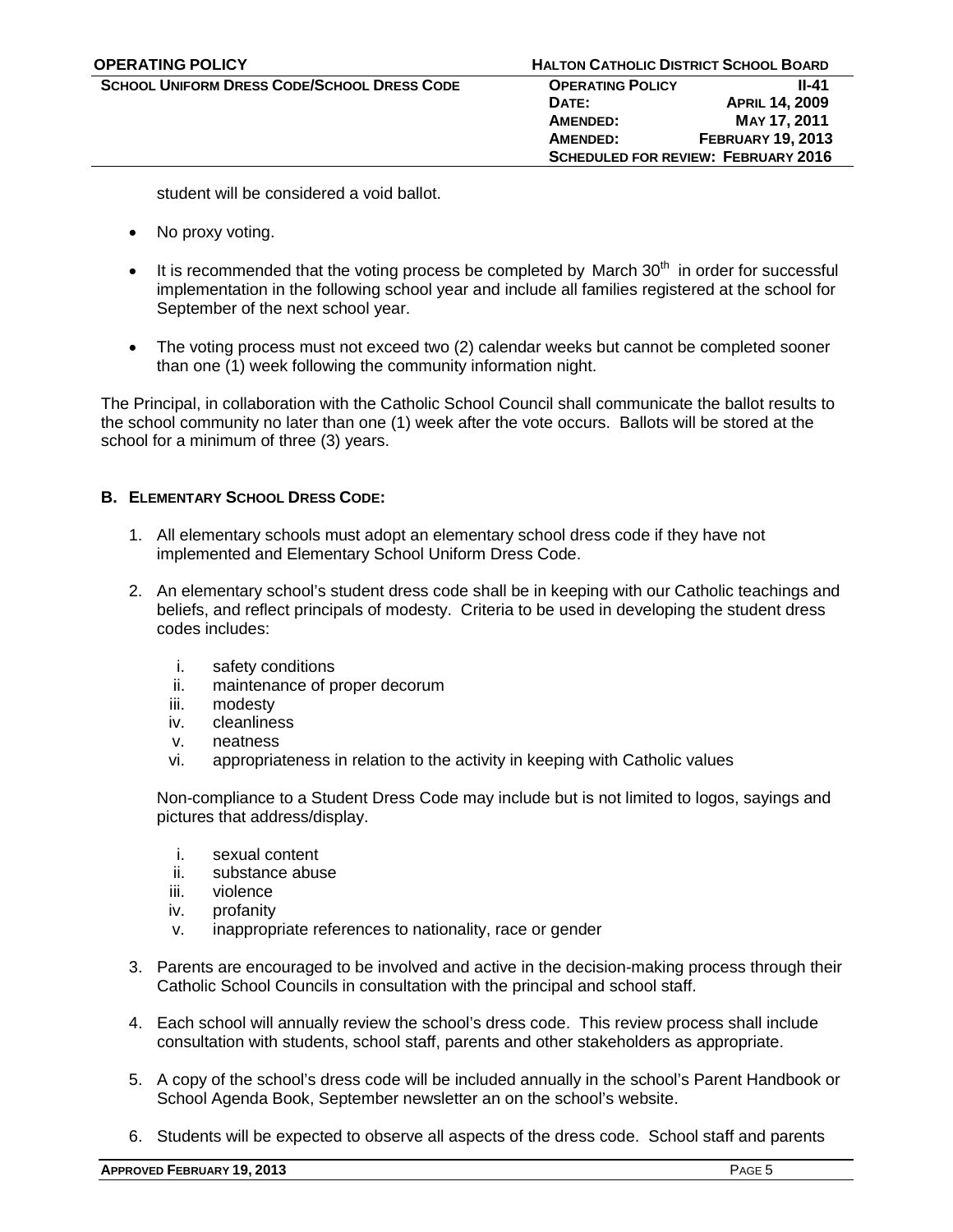will be expected to support its consistent implementation.

- 7. Any action taken to implement the requirements of this policy, including the application of consequences to students or direction to visitors to the school grounds or property, must be consistent with the requirements of Policy II-39 Progressive Discipline and Safety in Schools (2012).
- 8. The principal of each school has the discretion to determine whether a student is in violation of the School Uniform Dress Code or the School Dress Code, has responsibility to enforce the school uniform dress code/school dress code policy, and has the authority to implement the requirements of this policy, including any supports or consequences to students.
- 9. School staff are expected to support the consistent implementation of a school uniform dress code, or school dress code, in accordance with the local school code of conduct.

# **SECONDARY SCHOOL UNIFORM DRESS CODE:**

- 1. A secondary school's uniform shall be in keeping with our Catholic teaching.
- 2. Each school will review the present uniform policy in accordance with the Appropriate Dress Guidelines from the Ministry. This review process shall include consultation with students, school staff, parents and guardians. Once established, the policy will be reviewed every three (3) years or as needed at the discretion of the school community.
- 3. Only a school logo/name shall be permitted on school uniforms. Advertisements of any kind on school uniforms are prohibited.
- 4. Any action taken to implement the requirements of this policy, including the application of consequences to students or direction to visitors to the school grounds or property, must be consistent with the requirements of Policy II-39 Progressive Discipline and Safety in Schools (2012).
- 5. A copy of the school's uniform dress code will be included annually in the school's Parent Handbook or school Agenda Book and on the school's website.

APPROVED: Regular Meeting of the Board

Authorized by: ................................................................................ *Chair of the Board*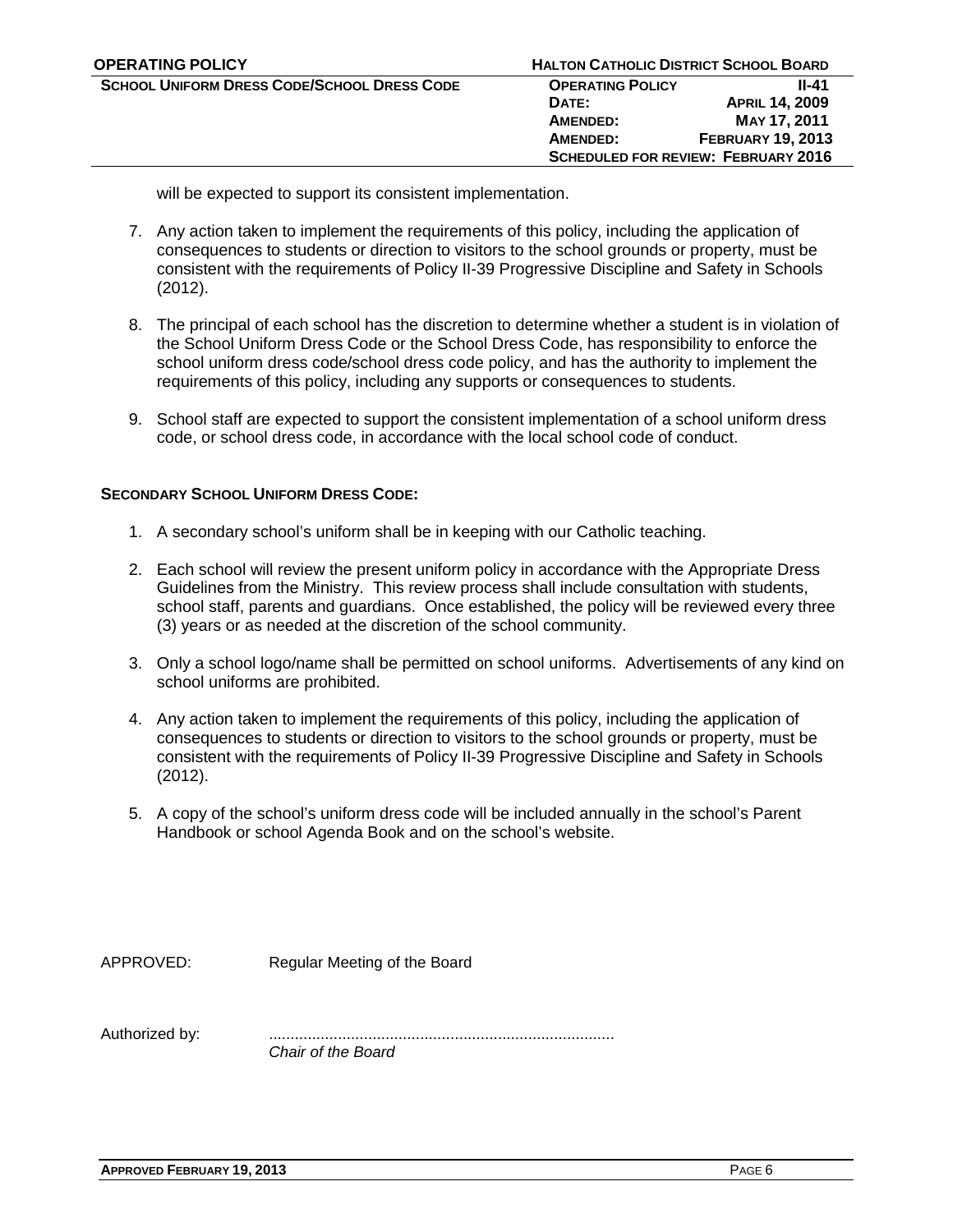

**SCHOOL UNIFORM BALLOT**

**SCHOOL NAME: BALLOT #**

**Please indicate your choice below by marking one appropriate box with an "X"**



**It is suggested that every family respond for an accurate assessment of the school community's view on this important issue. Please return this form to your child's teacher.**

**\*\*Note: Approval to proceed with implementation requires that a majority (50% plus one) of those ballots returned have been signed indicating a "YES" vote.**